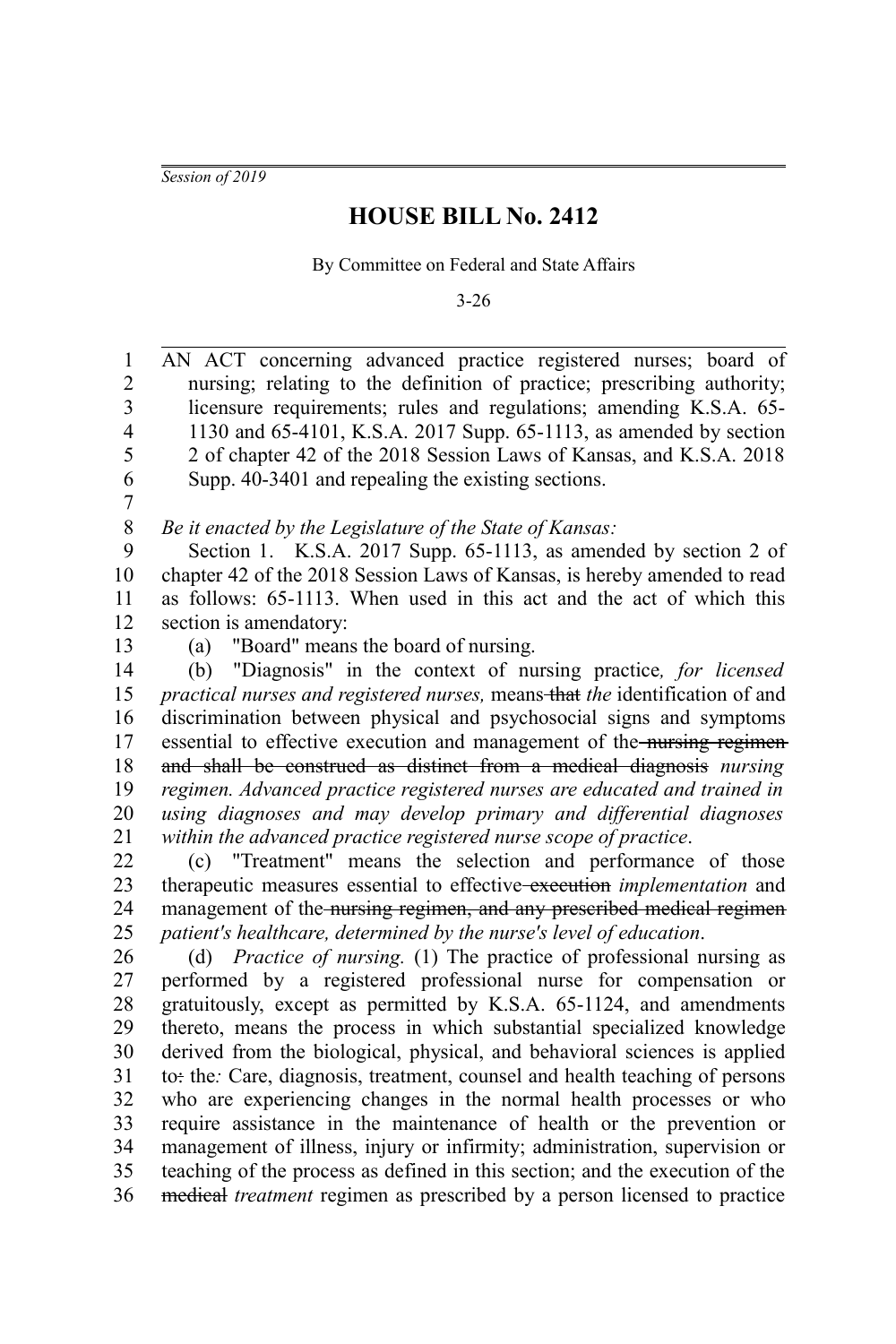medicine and surgery-or, a person licensed to practice dentistry *or a person licensed to practice advanced practice registered nursing*. 1 2

(2) The practice of nursing as a licensed practical nurse means the performance for compensation or gratuitously, except as permitted by K.S.A. 65-1124, and any amendments thereto, of tasks and responsibilities defined in paragraph (1), which tasks and responsibilities are based on acceptable educational preparation within the framework of supportive and restorative care under the direction of a registered professional nurse, a person licensed to practice medicine and surgery or a person licensed to practice dentistry. 3 4 5 6 7 8 9 10

*(3) The practice of professional nursing as an advanced practice registered nurse as defined in subsection (g) within the APRN role means, in addition to the practice and responsibilities of professional nursing as defined in paragraph (1): Conducting an advanced assessment; ordering and interpreting diagnostic procedures; establishing primary and differential diagnoses; prescribing, ordering, administering and furnishing therapeutic measures as set forth by the board; delegating and assigning therapeutic measures to assistive personnel; collaborating and consulting with physicians and other healthcare providers; providing referrals to healthcare providers, agencies and community resources; and other acts that require education and training consistent with the professional standards and commensurate with the APRN's education, certification, demonstrated competencies and experience.* 11 12 13 14 15 16 17 18 19 20 21 22 23

(e) A "professional nurse" means a person who is licensed to practice professional nursing as defined in subsection (d)(1). 24 25

(f) A "practical nurse" means a person who is licensed to practice practical nursing as defined in subsection  $(d)(2)$ . 26 27

(g) "Advanced practice registered nurse" or "APRN" means a professional nurse who holds a license from the board to function *practice advanced practice registered nursing as defined in subsection (d)(3)* as a professional nurse in an advanced role, and this advanced role shall *may* be *further* defined by rules and regulations *consistent with the Kansas nurse practice act* adopted by the board in accordance with K.S.A. 65-1130, and amendments thereto. 28 29 30 31 32 33 34

(h) "Continuing nursing education" means learning experiences intended to build upon the educational and experiential bases of the registered professional and licensed practical nurse for the enhancement of practice, education, administration, research or theory development to the end of improving the health of the public. 35 36 37 38 39

*(i) "Collaboration" means the process in which two or more healthcare professionals work together to meet the healthcare needs of a patient, as warranted by the patient.* 40 41 42

*(j) "Consultation" means the process in which an advanced practice* 43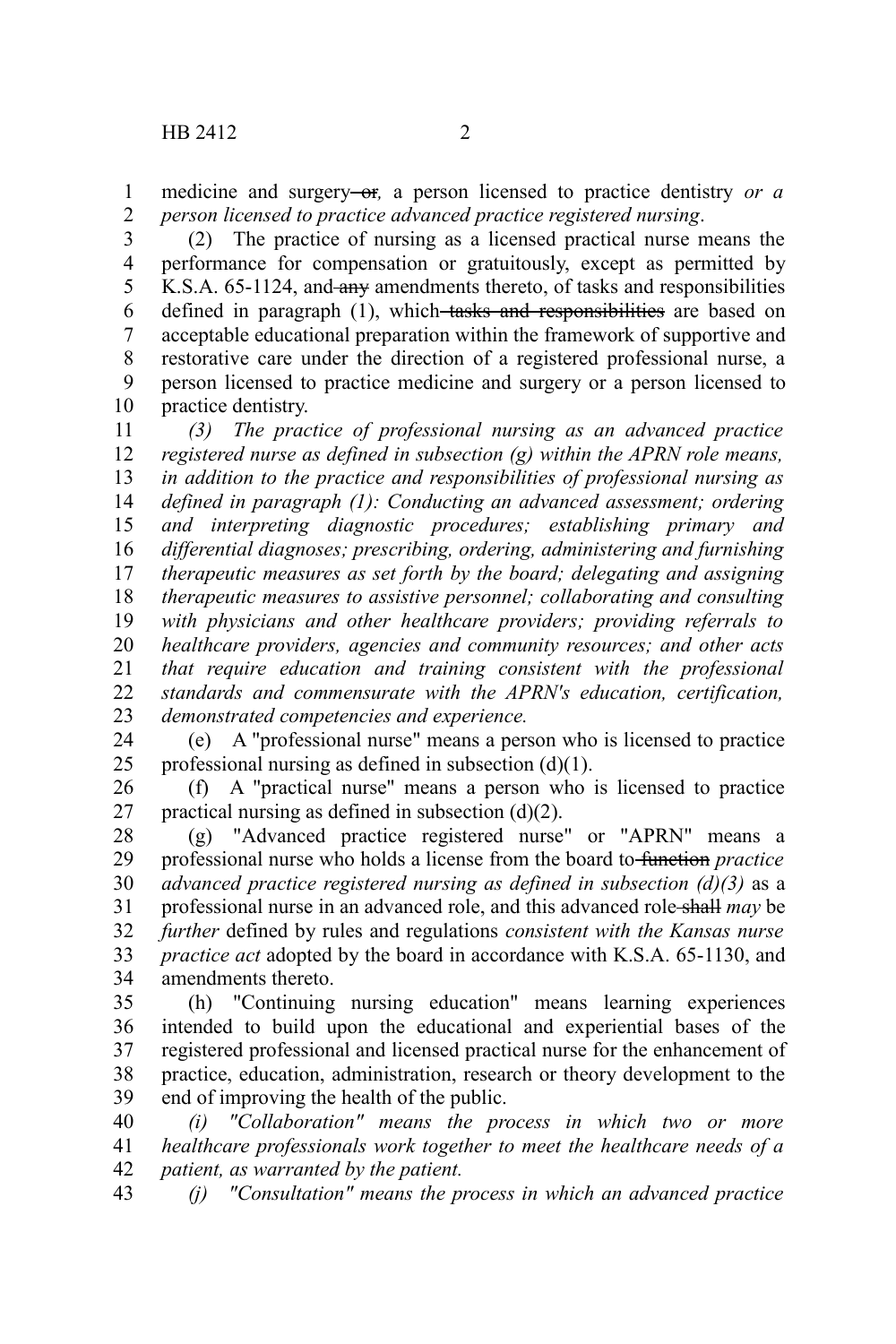*registered nurse who maintains primary management responsibility for a* 1

*patient's care seeks advice or opinion of a physician or another member of the healthcare team.* 2 3

Sec. 2. K.S.A. 65-1130 is hereby amended to read as follows: 65- 1130. (a) No professional nurse shall announce or represent to the public that such person is an advanced practice registered nurse unless such professional nurse has complied with requirements established by the board and holds a valid license as an advanced practice registered nurse in accordance with the provisions of this section. 4 5 6 7 8 9

(b) *(1)* The board shall establish standards and requirements for any professional nurse who desires to obtain licensure as an advanced practice registered nurse. Such standards and requirements shall include, but not be limited to, standards and requirements relating to the education of advanced practice registered nurses. The board may give such examinations and secure such assistance as it deems necessary to determine the qualifications of applicants. 10 11 12 13 14 15 16

*(2) On and after July 1, 2020, for an applicant, an initial advanced practice registered nurse license shall have a current advanced practice registered nurse certification in such applicant's specific role granted by a national certifying organization recognized by the board whose certification standards are approved by the board as equal to or greater than the corresponding standards established by the board.* 17 18 19 20 21 22

(c) The board shall adopt rules and regulations *consistent with the Kansas nurse practice act* applicable to advanced practice registered nurses which *that*: 23 24 25

(1) Establish roles and identify titles and abbreviations of advanced practice registered nurses which *that* are consistent with nursing practice specialties recognized by the nursing profession *including titles describing the four APRN roles of certified registered nurse anesthetist, clinical nurse specialist, certified nurse midwife and certified nurse practitioner*. 26 27 28 29 30

(2) Establish education and qualifications necessary for licensure for each role of advanced practice registered nurse established by the board-at a level adequate to assure the competent performance by advancedpractice registered nurses of functions and procedures which advanced practice registered nurses are authorized to perform. Advanced practice registered nursing is based on knowledge and skills acquired in*. Education and qualifications for APRN licensure established by the board shall include completion of* basic nursing education, licensure as a registered nurse and graduation from or completion of a master's or higher degree *an accredited graduate or post-graduate level APRN program* in one of the advanced practice registered nurse roles approved by the board of nursing. (3) Define the role of advanced practice registered nurses and 31 32 33 34 35 36 37 38 39 40 41 42

establish limitations and restrictions on such role *consistent with the* 43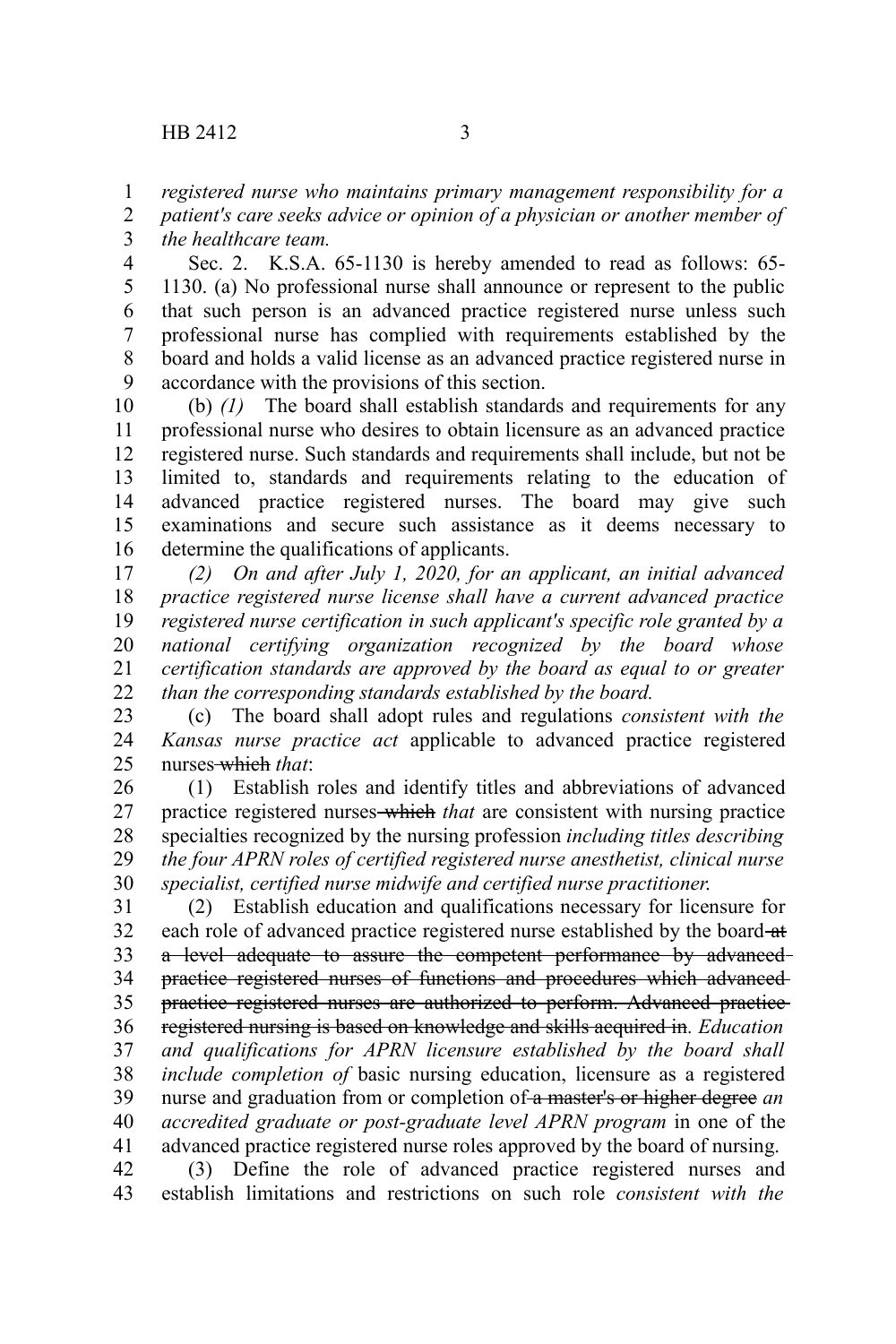*Kansas nurse practice act*. The board shall adopt a definition of the role under this paragraph which *that* is consistent with the education and qualifications required to obtain a license as an advanced practice registered nurse, which *that* protects the public from persons performing functions and procedures as advanced practice registered nurses for which they lack adequate education and qualifications and which *that* authorizes advanced practice registered nurses to perform acts generally recognized by the profession of nursing as capable of being performed, in a manner consistent with the public health and safety, by persons with postbasic education in nursing. In defining such role the board shall consider: 1 2 3 4 5 6 7 8 9 10

(A) The education required for a licensure as an advanced practice registered nurse; 11 12

(B) the type of nursing practice and preparation in specialized advanced practice skills involved in each role of advanced practice registered nurse established by the board; 13 14 15

(C) the scope and limitations of advanced practice nursing prescribed by national advanced practice organizations*. Advanced practice nursing is built on the practice of health promotion, health maintenance, illness prevention, diagnosis, treatment and management of common health problems and acute and chronic conditions*; and 16 17 18 19 20

(D) acts recognized by the nursing profession as appropriate to be performed by persons with postbasic education in nursing. 21 22

*(4) Require an advanced practice registered nurse to wear identification that clearly identifies the nurse as such when providing direct patient care, unless wearing identification creates a safety or health risk to the nurse or patient.* 23 24 25 26

(d) (1) An advanced practice registered nurse may prescribe drugs pursuant to a written protocol as authorized by a responsible physician. Each written protocol shall contain a precise and detailed medical plan of care for each classification of disease or injury for which the advanced practice registered nurse is authorized to prescribe and shall specify all drugs which may be prescribed by the advanced practice registered nurse. Any written*, procure and administer prescription drugs and controlled substances in schedules II through V pursuant to applicable federal and state laws. An advanced practice registered nurse shall not prescribe any drug that is intended to cause an abortion.* 27 28 29 30 31 32 33 34 35 36

*(2) A* prescription order shall include the name, address and telephone number of the responsible physician. The *advanced practice registered nurse. An* advanced practice registered nurse may not dispense drugs, but may request, receive and sign for professional samples and may distribute professional samples to patients<del> pursuant to a written protocol as</del> authorized by a responsible physician. 37 38 39 40 41 42

43

*(3)* In order to prescribe controlled substances, the advanced practice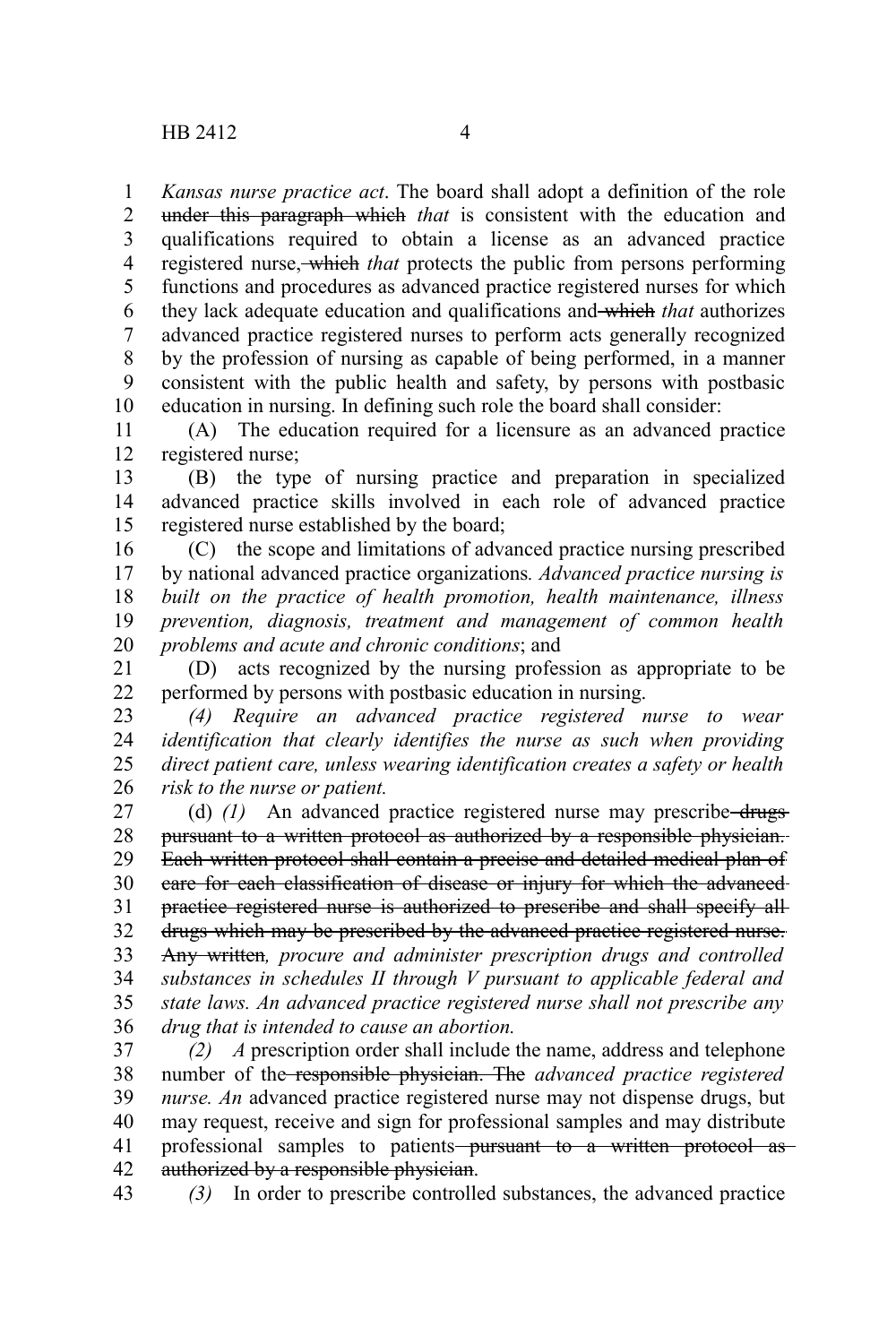registered nurse shall: $\left\langle \downarrow \right\rangle$ 1

*(A)* Register with the federal drug enforcement administration; and  $(2)$ 2 3

*(B)* notify the board of the name and address of the responsible physician or physicians. In no case shall the scope of authority of the advanced practice registered nurse exceed the normal and customary practice of the responsible physician *federal drug enforcement administration registration as prescribed by the rules and regulations of the board. An advanced practice registered nurse shall comply with the federal drug enforcement administration requirements related to controlled substances*. 4 5 6 7 8 9 10 11

*(4)* An advanced practice registered nurse certified in the role of registered nurse anesthetist while functioning as a registered nurse anesthetist under K.S.A. 65-1151 through 65-1164, and amendments thereto, shall be subject to the provisions of K.S.A. 65-1151 through 65- 1164, and amendments thereto, with respect to drugs and anesthetic agents and shall not be subject to the provisions of this subsection. For the purposes of this subsection, "responsible physician" means a person licensed to practice medicine and surgery in Kansas who has accepted responsibility for the protocol and the actions of the advanced practice registered nurse when prescribing drugs. 12 13 14 15 16 17 18 19 20 21

*(5) An advanced practice registered nurse shall maintain malpractice insurance coverage in effect as a condition of rendering professional service as an advanced practice registered nurse in this state and shall provide proof of insurance at the time of licensure and renewal of license. The requirements of this paragraph shall not apply to an advanced practice registered nurse who: Practices solely in employment for which the advanced practice registered nurse is covered under the federal tort claims act or Kansas tort claims act; practices solely as a charitable healthcare provider under K.S.A. 75-6102, and amendments thereto; or is serving on active duty in the military service of the United States.* 22 23 24 25 26 27 28 29 30 31

(e) As used in this section, "drug" means those articles and substances defined as drugs in K.S.A. 65-1626 and 65-4101, and amendments thereto. 32 33

(f) A person registered to practice as an advanced registered nurse practitioner in the state of Kansas immediately prior to the effective date of this act shall be deemed to be licensed to practice as an advanced practice registered nurse under this act and such person shall not be required to file an original application for licensure under this act. Any application for registration filed-which that has not been granted prior to the effective date of this act shall be processed as an application for licensure under this act. 34 35 36 37 38 39 40

(g) An advanced practice registered nurse certified in the role of certified nurse-midwife and engaging in the independent practice of midwifery under the independent practice of midwifery act with respect to 41 42 43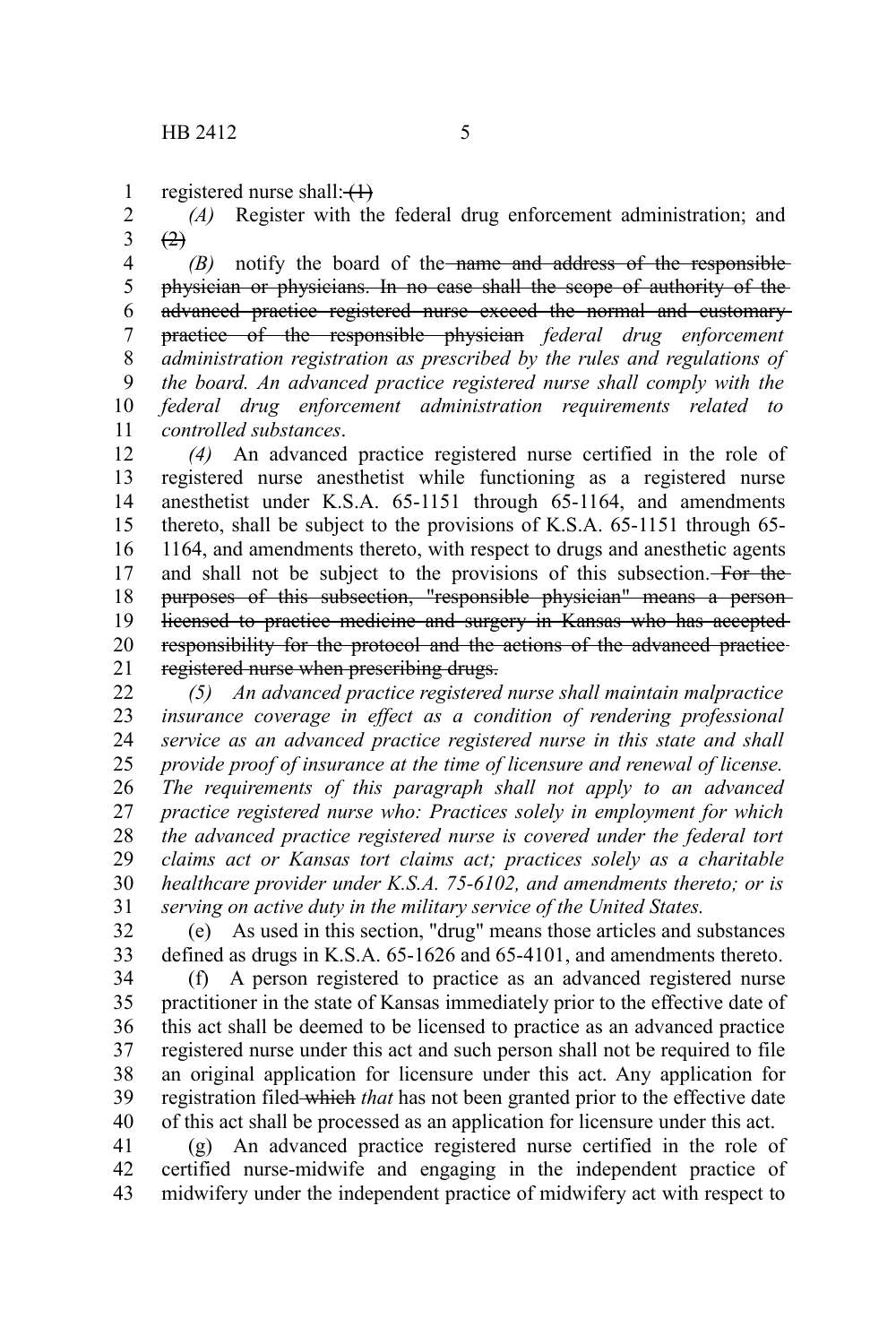prescribing drugs shall be subject to the provisions of the independent practice of midwifery act and shall not be subject to the provisions of this section. 1 2 3

*(h) (1) The board shall adopt rules and regulations establishing a program of transition to full practice as an advance practice registered nurse. Any advanced practice registered nurse who has less than 4,000 hours of licensed active practice as an advanced practice registered nurse under a collaborative relationship with a physician in accordance with this subsection shall be required to undergo such transition program. Any hours completed under a written protocol with a responsible physician prior to the amendments made to this section by this act shall not count towards the 4,000-hour requirement.* 4 5 6 7 8 9 10 11 12

*(2) A transition period advanced practice registered nurse shall not prescribe, procure or administer prescription drugs, except as provided in this paragraph. As part of the transition to full practice as an advance practice registered nurse, an advanced practice registered nurse shall complete 4,000 hours in accordance with paragraph (1) within a period of three years while maintaining a collaborative relationship with a physician or a full practice advanced practice registered nurse for the prescription, procurement and administration of prescription drugs by the transition period advanced practice registered nurse.* 13 14 15 16 17 18 19 20 21

*(3) A transition period advanced practice registered nurse may engage in the practice of nursing as an advanced practice registered nurse and may prescribe, procure and administer prescription drugs as part of the collaborative relationship described in paragraph (2).* 22 23 24 25

*(4) The board shall specify the manner and form in which a transition period advanced practice registered nurse may identify and represent such credentials, professionally and to the public.* 26 27 28

*(5) A transition period advanced practice registered nurse shall complete any documentation required by the board to demonstrate completion of the transition program prior to becoming a full practice advanced practice registered nurse. Upon successful completion of the transition program, the board shall authorize the advanced practice registered nurse to engage in the practice of advanced practice registered nursing without the limitations imposed by this subsection and as otherwise authorized by law.* 29 30 31 32 33 34 35 36

*(6) The board shall adopt rules and regulations as necessary to implement and administer this subsection.* 37 38

39

*(7) As used in this subsection:*

*(A) "Full practice" means the full extent of practice authorized under the Kansas nurse practice act, and rules and regulations adopted thereunder, without a written protocol with a responsible physician or a collaborative relationship with a physician.* 40 41 42 43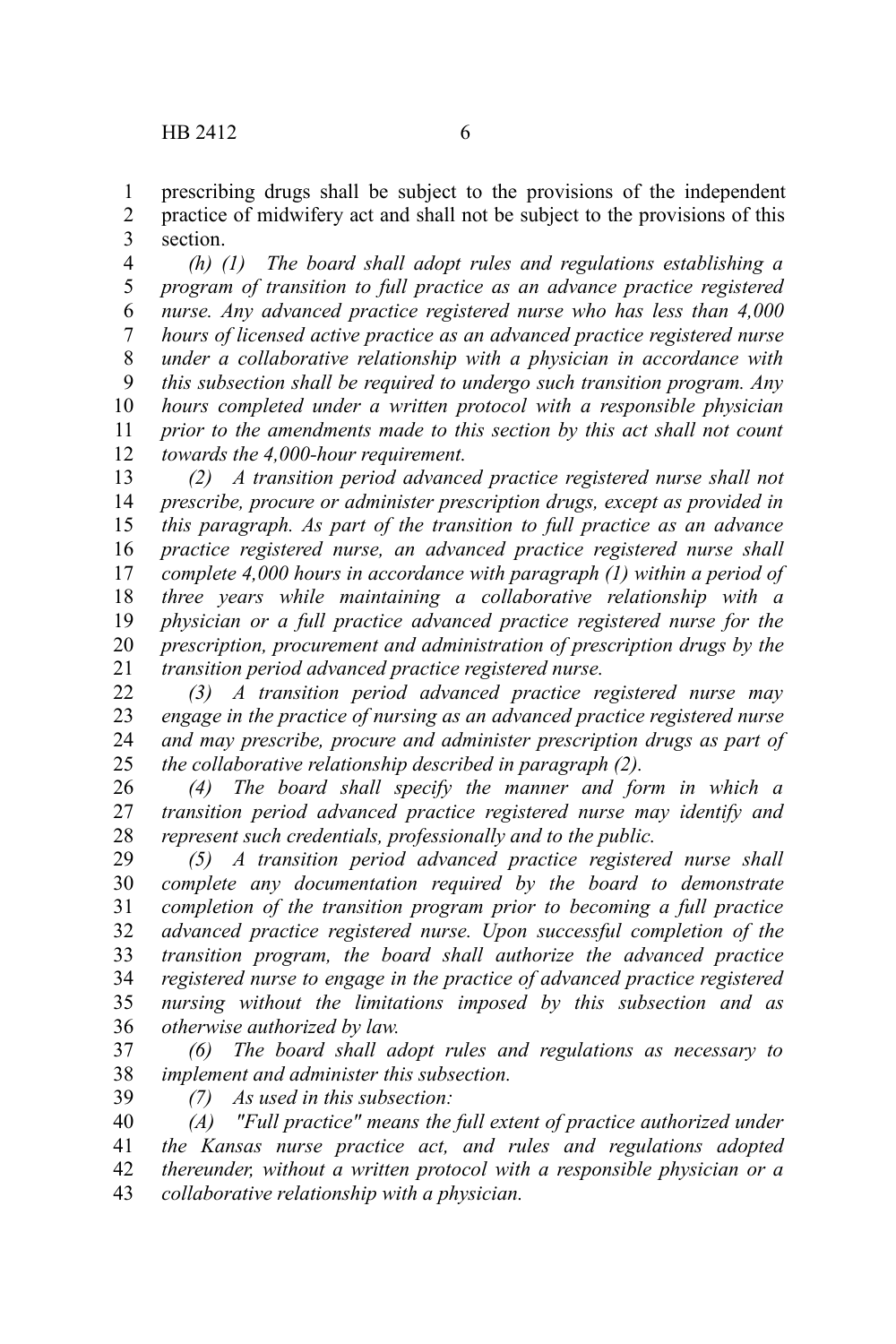*(B) "Physician" means a person licensed by the state board of healing arts to practice medicine and surgery.* 1 2

Sec. 3. K.S.A. 65-4101 is hereby amended to read as follows: 65- 4101. As used in this act: (a) "Administer" means the direct application of a controlled substance, whether by injection, inhalation, ingestion or any other means, to the body of a patient or research subject by: 3 4 5 6

(1) A practitioner or pursuant to the lawful direction of a practitioner; or 7 8

(2) the patient or research subject at the direction and in the presence of the practitioner. 9 10

(b) "Agent" means an authorized person who acts on behalf of or at the direction of a manufacturer, distributor or dispenser. It does not include a common carrier, public warehouseman or employee of the carrier or warehouseman. 11 12 13 14

(c) "Application service provider" means an entity that sells electronic prescription or pharmacy prescription applications as a hosted service where the entity controls access to the application and maintains the software and records on its server. 15 16 17 18

19

(d) "Board" means the state board of pharmacy.

(e) "Bureau" means the bureau of narcotics and dangerous drugs, United States department of justice, or its successor agency. 20 21

(f) "Controlled substance" means any drug, substance or immediate precursor included in any of the schedules designated in K.S.A. 65-4105, 65-4107, 65-4109, 65-4111 and 65-4113, and amendments thereto. 22 23 24

(g) (1) "Controlled substance analog" means a substance that is intended for human consumption, and at least one of the following: 25 26

(A) The chemical structure of the substance is substantially similar to the chemical structure of a controlled substance listed in or added to the schedules designated in K.S.A. 65-4105 or 65-4107, and amendments thereto; 27 28 29 30

(B) the substance has a stimulant, depressant or hallucinogenic effect on the central nervous system substantially similar to the stimulant, depressant or hallucinogenic effect on the central nervous system of a controlled substance included in the schedules designated in K.S.A. 65- 4105 or 65-4107, and amendments thereto; or 31 32 33 34 35

(C) with respect to a particular individual, such individual represents or intends the substance to have a stimulant, depressant or hallucinogenic effect on the central nervous system substantially similar to the stimulant, depressant or hallucinogenic effect on the central nervous system of a controlled substance included in the schedules designated in K.S.A. 65- 4105 or 65-4107, and amendments thereto. 36 37 38 39 40 41

(2) "Controlled substance analog" does not include: 42

(A) A controlled substance; 43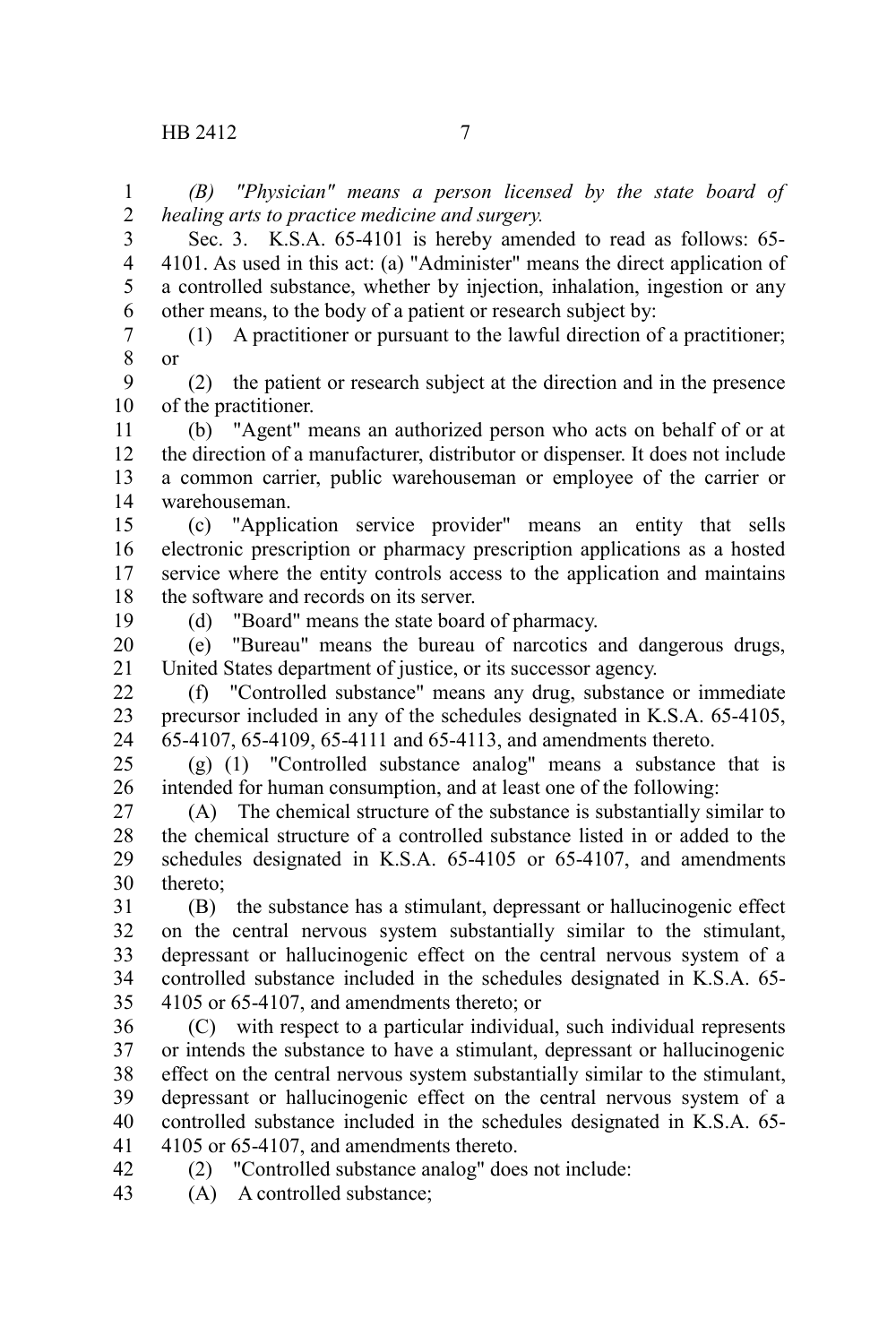1 2

or

(B) a substance for which there is an approved new drug application;

(C) a substance with respect to which an exemption is in effect for investigational use by a particular person under section 505 of the federal food, drug and cosmetic act, 21 U.S.C. § 355, to the extent conduct with respect to the substance is permitted by the exemption. 3 4 5 6

(h) "Counterfeit substance" means a controlled substance which *that*, or the container or labeling of which, without authorization bears the trademark, trade name or other identifying mark, imprint, number or device or any likeness thereof of a manufacturer, distributor or dispenser other than the person who in fact manufactured, distributed or dispensed the substance. 7 8 9 10 11 12

(i) "Cultivate" means the planting or promotion of growth of five or more plants which *that* contain or can produce controlled substances. 13 14

(j) "DEA" means the U.S. department of justice, drug enforcement administration. 15 16

(k) "Deliver" or "delivery" means the actual, constructive or attempted transfer from one person to another of a controlled substance, whether or not there is an agency relationship. 17 18 19

(l) "Dispense" means to deliver a controlled substance to an ultimate user or research subject by or pursuant to the lawful order of a practitioner, including the packaging, labeling or compounding necessary to prepare the substance for that delivery, or pursuant to the prescription of a mid-level practitioner. 20 21 22 23 24

(m) "Dispenser" means a practitioner or pharmacist who dispenses, or a physician assistant who has authority to dispense prescription-only drugs in accordance with K.S.A. 65-28a08(b), and amendments thereto. 25 26 27

(n) "Distribute" means to deliver other than by administering or dispensing a controlled substance. 28 29

30

(o) "Distributor" means a person who distributes.

(p) "Drug" means: (1) Substances recognized as drugs in the official United States pharmacopeia, official homeopathic pharmacopoeia of the United States or official national formulary or any supplement to any of them; (2) substances intended for use in the diagnosis, cure, mitigation, treatment or prevention of disease in human or animals; (3) substances (other than food) intended to affect the structure or any function of the body of human or animals; and (4) substances intended for use as a component of any article specified in paragraph (1), (2) or (3). It does not include devices or their components, parts or accessories. 31 32 33 34 35 36 37 38 39

(q) "Immediate precursor" means a substance which *that* the board has found to be and by rule and regulation designates as being the principal compound commonly used or produced primarily for use and which *that* is an immediate chemical intermediary used or likely to be used 40 41 42 43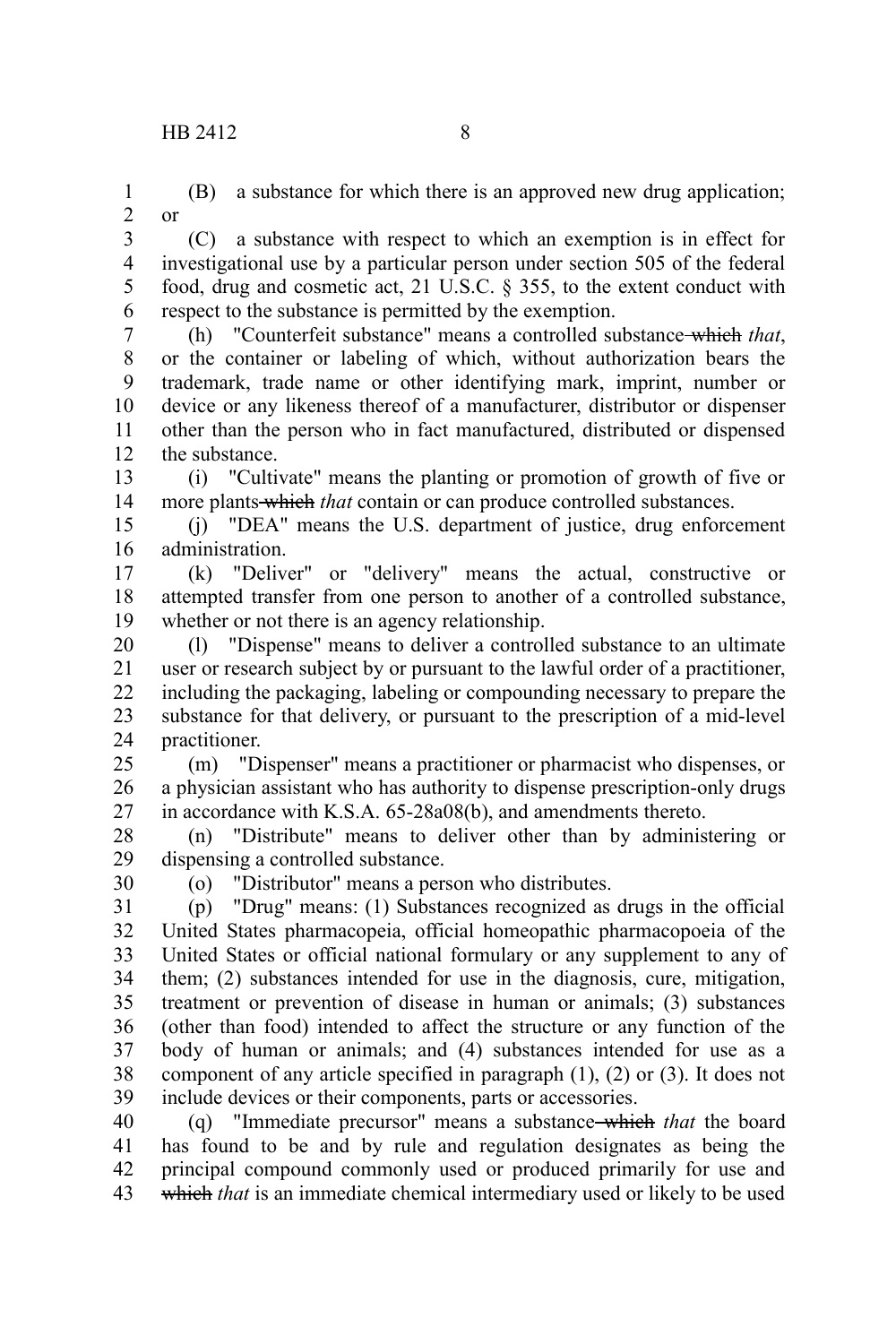in the manufacture of a controlled substance, the control of which is necessary to prevent, curtail or limit manufacture. 1 2

(r) "Electronic prescription" means an electronically prepared prescription that is authorized and transmitted from the prescriber to the pharmacy by means of electronic transmission. 3 4 5

(s) "Electronic prescription application" means software that is used to create electronic prescriptions and that is intended to be installed on the prescriber's computers and servers where access and records are controlled by the prescriber. 6 7 8 9

(t) "Electronic signature" means a confidential personalized digital key, code, number or other method for secure electronic data transmissions which *that* identifies a particular person as the source of the message, authenticates the signatory of the message and indicates the person's approval of the information contained in the transmission. 10 11 12 13 14

(u) "Electronic transmission" means the transmission of an electronic prescription, formatted as an electronic data file, from a prescriber's electronic prescription application to a pharmacy's computer, where the data file is imported into the pharmacy prescription application. 15 16 17 18

(v) "Electronically prepared prescription" means a prescription that is generated using an electronic prescription application. 19 20

(w) "Facsimile transmission" or "fax transmission" means the transmission of a digital image of a prescription from the prescriber or the prescriber's agent to the pharmacy. "Facsimile transmission" includes, but is not limited to, transmission of a written prescription between the prescriber's fax machine and the pharmacy's fax machine; transmission of an electronically prepared prescription from the prescriber's electronic prescription application to the pharmacy's fax machine, computer or printer; or transmission of an electronically prepared prescription from the prescriber's fax machine to the pharmacy's fax machine, computer or printer. 21 22 23 24 25 26 27 28 29 30

(x) "Intermediary" means any technology system that receives and transmits an electronic prescription between the prescriber and the pharmacy. 31 32 33

34

(y) "Isomer" means all enantiomers and diastereomers.

(z) "Manufacture" means the production, preparation, propagation, compounding, conversion or processing of a controlled substance either directly or indirectly or by extraction from substances of natural origin or independently by means of chemical synthesis or by a combination of extraction and chemical synthesis and includes any packaging or repackaging of the substance or labeling or relabeling of its container, except that this term does not include the preparation or compounding of a controlled substance by an individual for the individual's own lawful use or the preparation, compounding, packaging or labeling of a controlled 35 36 37 38 39 40 41 42 43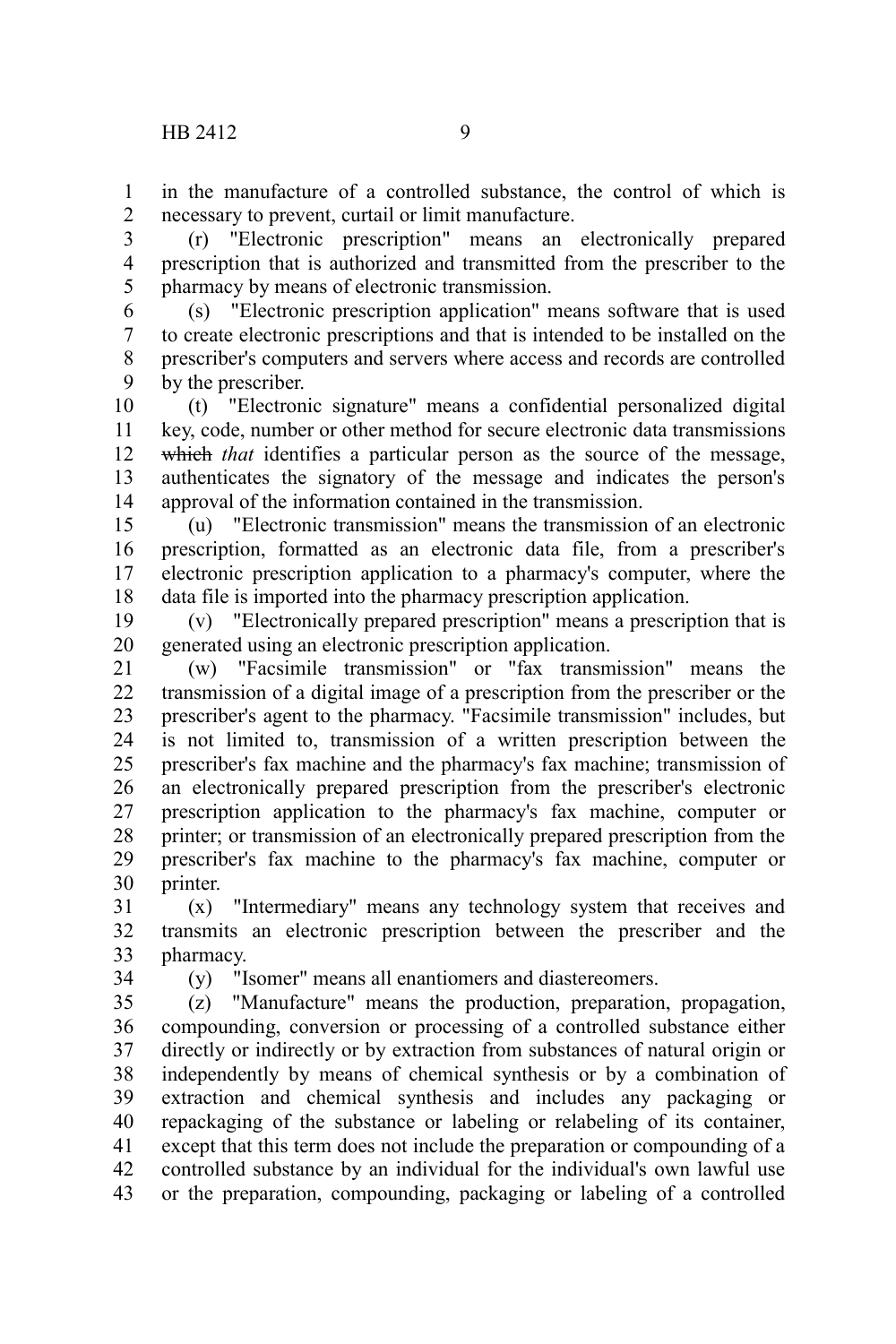substance: 1

(1) By a practitioner or the practitioner's agent pursuant to a lawful order of a practitioner as an incident to the practitioner's administering or dispensing of a controlled substance in the course of the practitioner's professional practice; or 2 3 4 5

(2) by a practitioner or by the practitioner's authorized agent under such practitioner's supervision for the purpose of or as an incident to research, teaching or chemical analysis or by a pharmacist or medical care facility as an incident to dispensing of a controlled substance. 6 7 8 9

(aa) "Marijuana" means all parts of all varieties of the plant Cannabis whether growing or not, the seeds thereof, the resin extracted from any part of the plant and every compound, manufacture, salt, derivative, mixture or preparation of the plant, its seeds or resin. It does not include: (1) The mature stalks of the plant, fiber produced from the stalks, oil or cake made from the seeds of the plant, any other compound, manufacture, salt, derivative, mixture or preparation of the mature stalks, except the resin extracted therefrom, fiber, oil or cake or the sterilized seed of the plant which *that* is incapable of germination; (2) any substance listed in schedules II through V of the uniform controlled substances act; or (3) cannabidiol (other trade name: 2-[(3-methyl-6-(1-methylethenyl)-2 cyclohexen-1-yl]-5-pentyl-1,3-benzenediol). 10 11 12 13 14 15 16 17 18 19 20 21

(bb) "Medical care facility" shall have the meaning ascribed to that term in K.S.A. 65-425, and amendments thereto. 22 23

(cc) "Mid-level practitioner" means a certified nurse-midwife engaging in the independent practice of midwifery under the independent practice of midwifery act, an advanced practice registered nurse issued a license pursuant to K.S.A. 65-1131, and amendments thereto, who has authority to prescribe drugs pursuant to  $a$  written protocol with  $a$ responsible physician under K.S.A. 65-1130, and amendments thereto, or a physician assistant licensed under the physician assistant licensure act who has authority to prescribe drugs pursuant to a written agreement with a supervising physician under K.S.A. 65-28a08, and amendments thereto. 24 25 26 27 28 29 30 31 32

(dd) "Narcotic drug" means any of the following whether produced directly or indirectly by extraction from substances of vegetable origin or independently by means of chemical synthesis or by a combination of extraction and chemical synthesis: 33 34 35 36

(1) Opium and opiate and any salt, compound, derivative or preparation of opium or opiate; 37 38

(2) any salt, compound, isomer, derivative or preparation thereof which *that* is chemically equivalent or identical with any of the substances referred to in paragraph (1) but not including the isoquinoline alkaloids of opium; 39 40 41 42

(3) opium poppy and poppy straw; *or* 43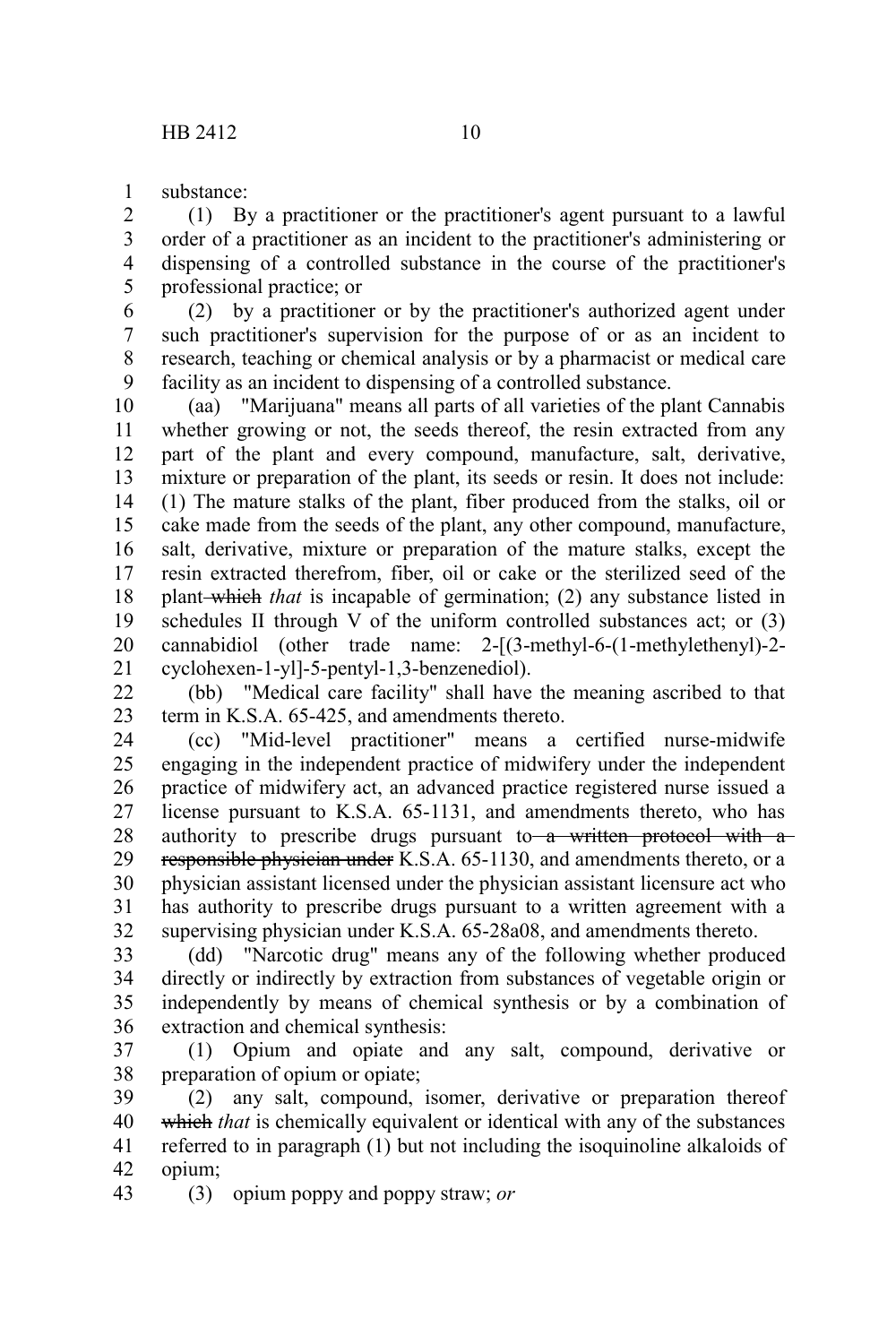(4) coca leaves and any salt, compound, derivative or preparation of coca leaves, and any salt, compound, isomer, derivative or preparation thereof which *that* is chemically equivalent or identical with any of these substances, but not including decocainized coca leaves or extractions of coca leaves which *that* do not contain cocaine or ecgonine. 1 2 3 4 5

(ee) "Opiate" means any substance having an addiction-forming or addiction-sustaining liability similar to morphine or being capable of conversion into a drug having addiction-forming or addiction-sustaining liability. It does not include, unless specifically designated as controlled under K.S.A. 65-4102, and amendments thereto, the dextrorotatory isomer of 3-methoxy-n-methylmorphinan and its salts (dextromethorphan). It does include its racemic and levorotatory forms. 6 7 8 9 10 11 12

(ff) "Opium poppy" means the plant of the species Papaver somniferum l*.* except its seeds. 13 14

(gg) "Person" means an individual, corporation, government, or governmental subdivision or agency, business trust, estate, trust, partnership or association or any other legal entity. 15 16 17

(hh) "Pharmacist" means any natural person licensed under K.S.A. 65-1625 et seq., and amendments thereto, to practice pharmacy. 18 19

(ii) "Pharmacist intern" means: (1) A student currently enrolled in an accredited pharmacy program; (2) a graduate of an accredited pharmacy program serving such person's internship; or (3) a graduate of a pharmacy program located outside of the United States which *that* is not accredited*,* and who had successfully passed equivalency examinations approved by the board. 20 21 22 23 24 25

(jj) "Pharmacy prescription application" means software that is used to process prescription information, is installed on a pharmacy's computers and servers, and is controlled by the pharmacy. 26 27 28

(kk) "Poppy straw" means all parts, except the seeds, of the opium poppy, after mowing. 29 30

(ll) "Practitioner" means a person licensed to practice medicine and surgery, dentist, podiatrist, veterinarian, optometrist, or scientific investigator or other person authorized by law to use a controlled substance in teaching or chemical analysis or to conduct research with respect to a controlled substance. 31 32 33 34 35

36

(mm) "Prescriber" means a practitioner or a mid-level practitioner.

(nn) "Production" includes the manufacture, planting, cultivation, growing or harvesting of a controlled substance. 37 38

(oo) "Readily retrievable" means that records kept by automatic data processing applications or other electronic or mechanized recordkeeping systems can be separated out from all other records within a reasonable time not to exceed 48 hours of a request from the board or other authorized agent or that hard-copy records are kept on which certain items are 39 40 41 42 43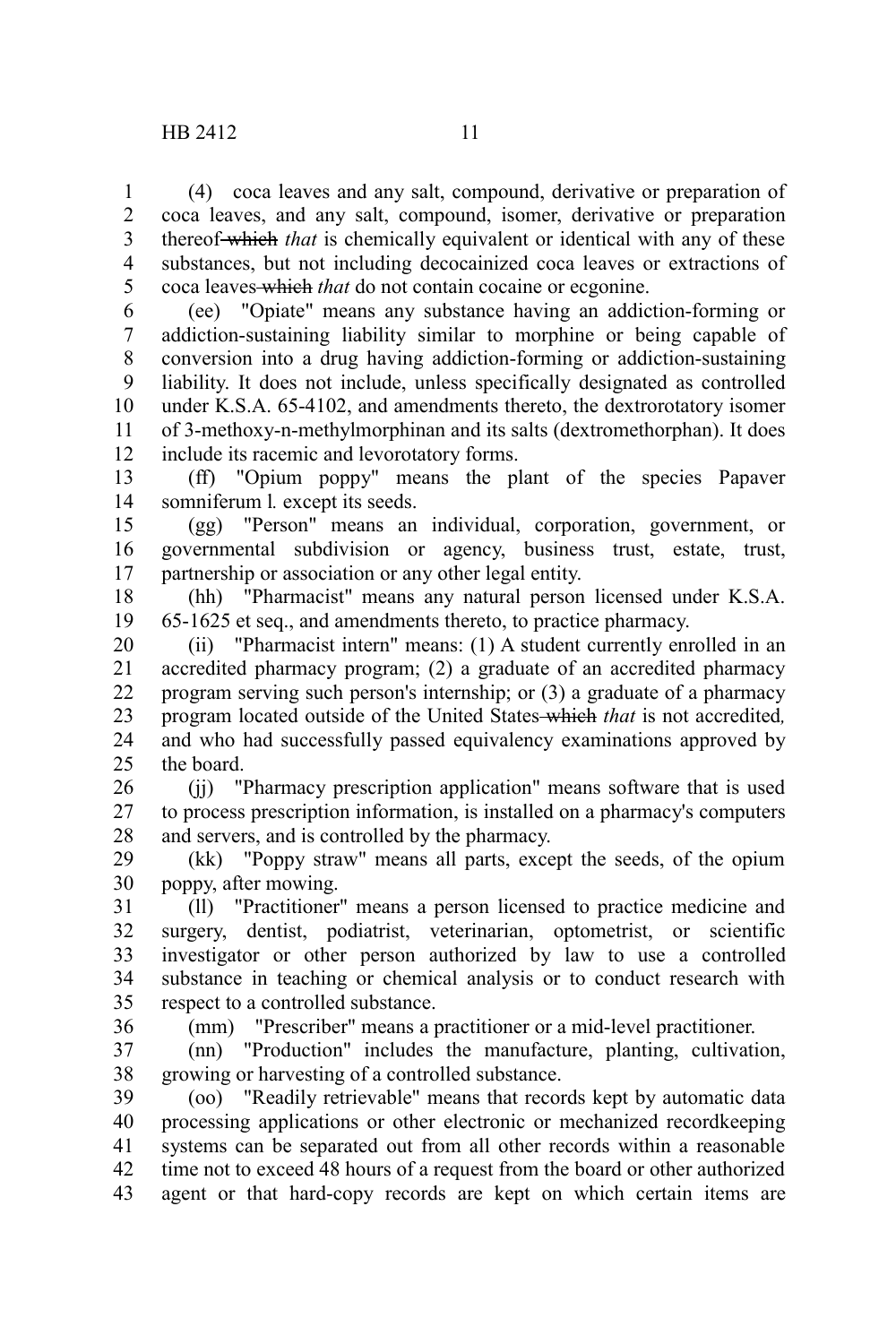asterisked, redlined or in some other manner visually identifiable apart from other items appearing on the records. 1 2

(pp) "Ultimate user" means a person who lawfully possesses a controlled substance for such person's own use or for the use of a member of such person's household or for administering to an animal owned by such person or by a member of such person's household. 3 4 5 6

Sec. 4. K.S.A. 2018 Supp. 40-3401 is hereby amended to read as follows: 40-3401. As used in this act: 7 8

9

(a) "Applicant" means any healthcare provider.

(b) "Basic coverage" means a policy of professional liability insurance required to be maintained by each healthcare provider pursuant to the provisions of K.S.A. 40-3402(a) or (b), and amendments thereto. 10 11 12

13

(c) "Commissioner" means the commissioner of insurance.

(d) "Fiscal year" means the year commencing on the effective date of this act and each year, commencing on the first day of July thereafter. 14 15

(e) "Fund" means the healthcare stabilization fund established pursuant to K.S.A. 40-3403(a), and amendments thereto. 16 17

(f) *(1)* "Healthcare provider" means a person licensed to practice any branch of the healing arts by the state board of healing arts, a person who holds a temporary permit to practice any branch of the healing arts issued by the state board of healing arts, a person engaged in a postgraduate training program approved by the state board of healing arts, a medical care facility licensed by the state of Kansas, a podiatrist licensed by the state board of healing arts, a health maintenance organization issued a certificate of authority by the commissioner, an optometrist licensed by the board of examiners in optometry, a pharmacist licensed by the state board of pharmacy, a licensed professional nurse who is authorized to practice as a registered nurse anesthetist, a licensed professional nurse who has been granted a temporary authorization to practice nurse anesthesia under K.S.A. 65-1153, and amendments thereto, a professional corporation organized pursuant to the professional corporation law of Kansas by persons who are authorized by such law to form such a corporation and who are healthcare providers as defined by this subsection, a Kansas limited liability company organized for the purpose of rendering professional services by its members who are healthcare providers as defined by this subsection and who are legally authorized to render the professional services for which the limited liability company is organized, a partnership of persons who are healthcare providers under this subsection, a Kansas not-for-profit corporation organized for the purpose of rendering professional services by persons who are healthcare providers as defined by this subsection, a nonprofit corporation organized to administer the graduate medical education programs of community hospitals or medical care facilities affiliated with the university of Kansas 18 19 20 21 22 23 24 25 26 27 28 29 30 31 32 33 34 35 36 37 38 39 40 41 42 43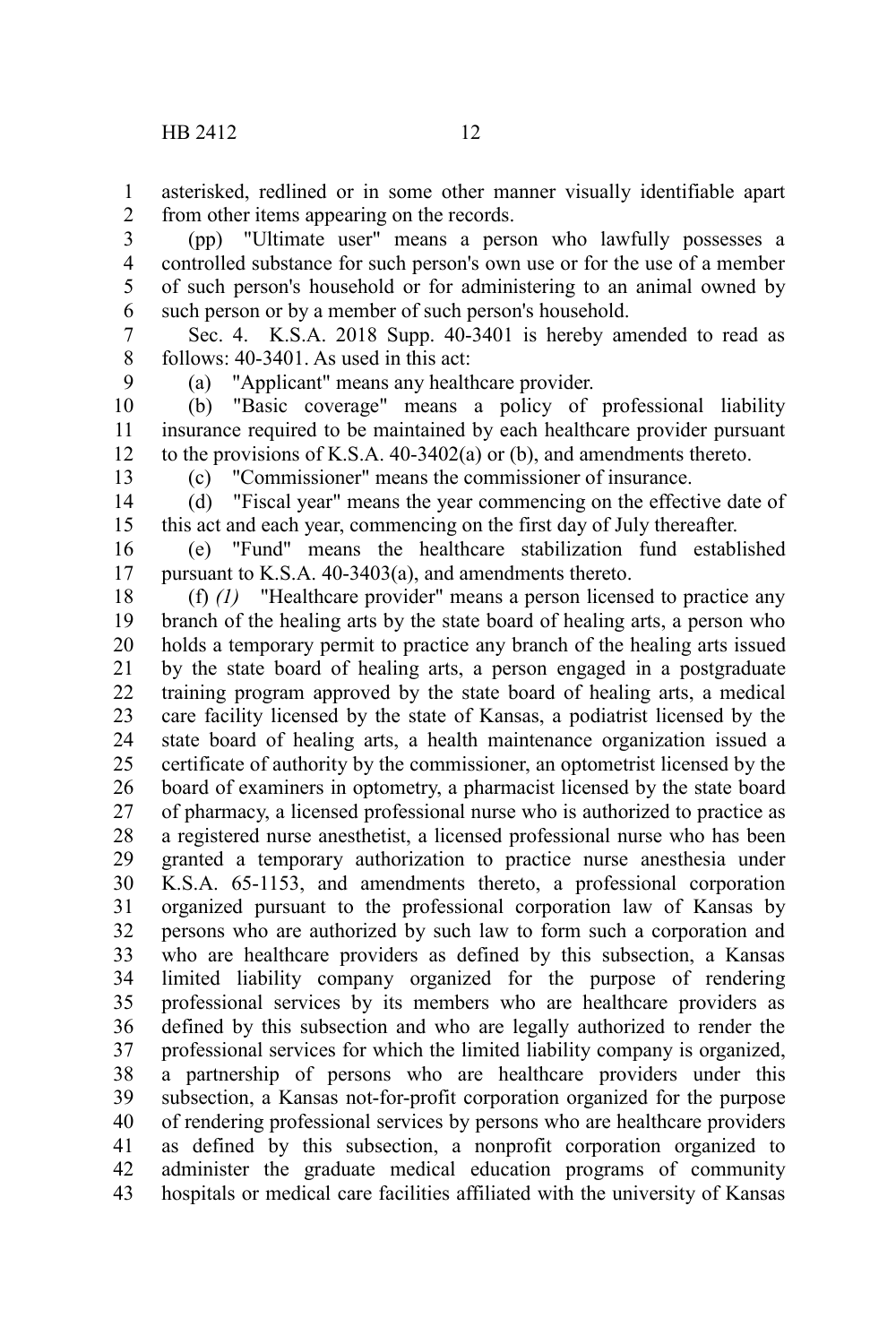school of medicine, a dentist certified by the state board of healing arts to administer anesthetics under K.S.A. 65-2899, and amendments thereto, a psychiatric hospital licensed prior to January 1, 1988, and continuously thereafter under K.S.A. 2015 Supp. 75-3307b, prior to its repeal, and K.S.A. 2018 Supp. 39-2001 et seq., and amendments thereto, or a mental health center or mental health clinic licensed by the state of Kansas. On and after January 1, 2015, "healthcare provider" also means*,* a physician assistant licensed by the state board of healing arts, a licensed advanced practice registered nurse who is authorized by the board of nursing to practice as an advanced practice registered nurse in the classification of a nurse-midwife, a licensed advanced practice registered nurse who has been granted a temporary authorization by the board of nursing to practice as an advanced practice registered nurse in the classification of a nurse-midwife, a nursing facility licensed by the state of Kansas, an assisted living facility licensed by the state of Kansas-or, a residential healthcare facility licensed by the state of Kansas *or an advanced practice registered nurse licensed by the board of nursing*. 1 2 3 4 5 6 7 8 9 10 11 12 13 14 15 16 17

*(2)* "Healthcare provider" does not include: (1)*(A)* Any state institution for people with intellectual disability;  $(2)(B)$  any state psychiatric hospital;  $\left(\frac{3}{2}\right)(C)$  any person holding an exempt license issued by the state board of healing arts or the board of nursing; (4)*(D)* any person holding a visiting clinical professor license from the state board of healing arts;  $\left(\frac{5}{2}\right)/E$  any person holding an inactive license issued by the state board of healing arts;  $(6)$ *(F)* any person holding a federally active license issued by the state board of healing arts;  $(H)(G)$  an advanced practice registered nurse who is authorized by the board of nursing to practice as an advanced practice registered nurse in the classification of nurse-midwife or nurse anesthetist and who practices solely in the course of employment or active duty in the United States government or any of its departments, bureaus or agencies or who provides professional services as a charitable healthcare provider as defined under K.S.A. 75-6102, and amendments thereto; or  $(8)$   $(H)$  a physician assistant licensed by the state board of healing arts who practices solely in the course of employment or active duty in the United States government or any of its departments, bureaus or agencies or who provides professional services as a charitable healthcare provider as defined under K.S.A. 75-6102, and amendments thereto*; or (I) an advanced practice registered nurse: (i) Holding an inactive license issued by the board of nursing; (ii) practicing solely in employment for which the advanced practice registered nurse is covered under the federal tort claims act or the Kansas tort claims act; (iii) practicing solely as a charitable healthcare provider in accordance with K.S.A. 75-6102, and amendments thereto; or (iv) practicing solely while serving on active duty in the military service of the United States*. 18 19 20 21 22 23 24 25 26 27 28 29 30 31 32 33 34 35 36 37 38 39 40 41 42 43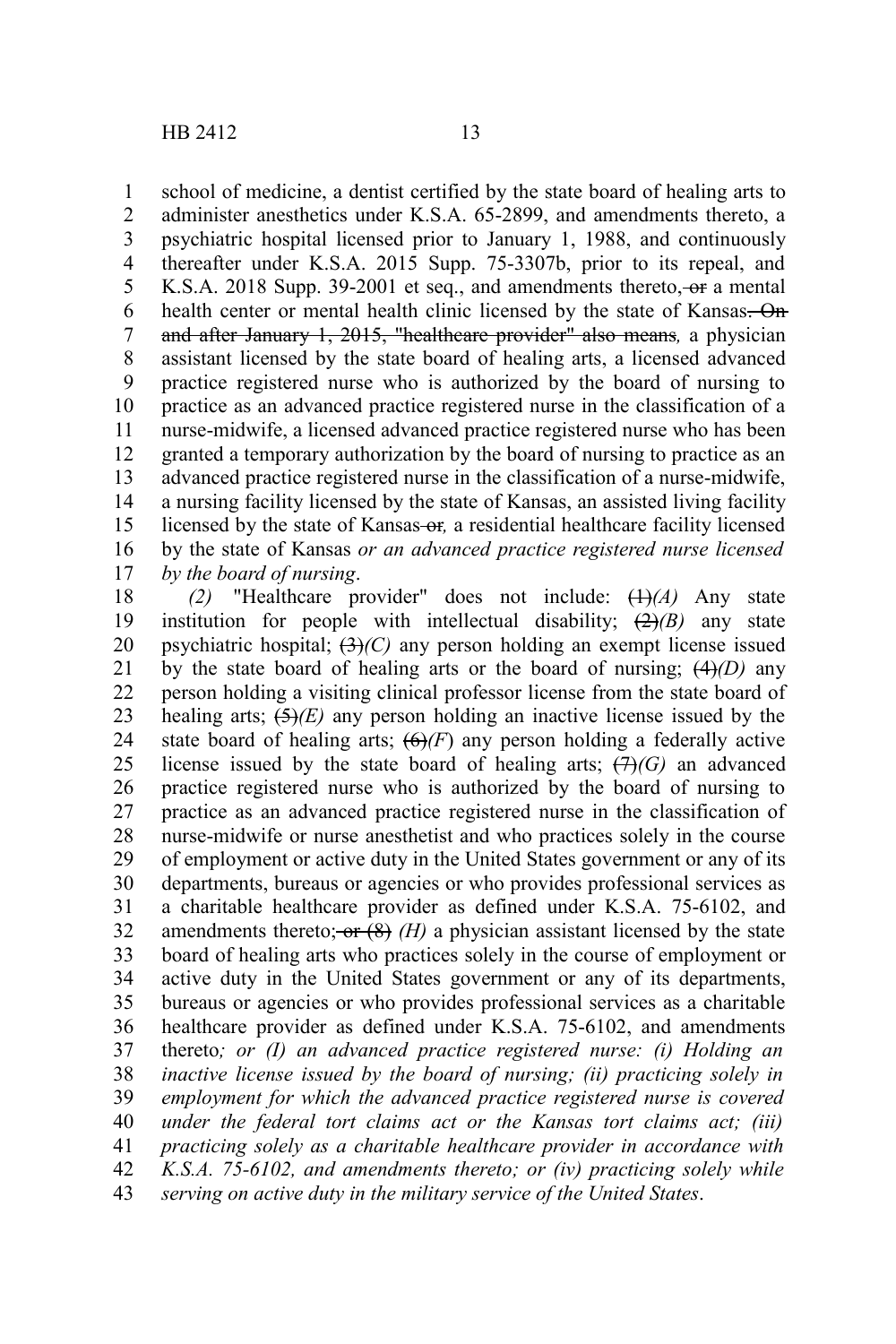(g) "Inactive healthcare provider" means a person or other entity who purchased basic coverage or qualified as a self-insurer on or subsequent to the effective date of this act but who, at the time a claim is made for personal injury or death arising out of the rendering of or the failure to render professional services by such healthcare provider, does not have basic coverage or self-insurance in effect solely because such person is no longer engaged in rendering professional service as a healthcare provider. 1 2 3 4 5 6 7

(h) "Insurer" means any corporation, association, reciprocal exchange, inter-insurer and any other legal entity authorized to write bodily injury or property damage liability insurance in this state, including workers compensation and automobile liability insurance, pursuant to the provisions of the acts contained in article 9, 11, 12 or 16 of chapter 40 of the Kansas Statutes Annotated, and amendments thereto. 8 9 10 11 12 13

(i) "Plan" means the operating and administrative rules and procedures developed by insurers and rating organizations or the commissioner to make professional liability insurance available to healthcare providers. 14 15 16 17

(j) "Professional liability insurance" means insurance providing coverage for legal liability arising out of the performance of professional services rendered or that should have been rendered by a healthcare provider. 18 19 20 21

(k) "Rating organization" means a corporation, an unincorporated association, a partnership or an individual licensed pursuant to K.S.A. 40- 956, and amendments thereto, to make rates for professional liability insurance. 22 23 24  $25$ 

(l) "Self-insurer" means a healthcare provider who qualifies as a selfinsurer pursuant to K.S.A. 40-3414, and amendments thereto. 26 27

(m) "Medical care facility" means the same when used in the healthcare provider insurance availability act as defined in K.S.A. 65-425, and amendments thereto, except that as used in the healthcare provider insurance availability act such term, as it relates to insurance coverage under the healthcare provider insurance availability act, also includes any director, trustee, officer or administrator of a medical care facility. 28 29 30 31 32 33

(n) "Mental health center" means a mental health center licensed by the state of Kansas under K.S.A. 2018 Supp. 39-2001 et seq., and amendments thereto, except that as used in the healthcare provider insurance availability act such term, as it relates to insurance coverage under the healthcare provider insurance availability act, also includes any director, trustee, officer or administrator of a mental health center. 34 35 36 37 38 39

(o) "Mental health clinic" means a mental health clinic licensed by the state of Kansas under K.S.A. 2018 Supp. 39-2001 et seq., and amendments thereto, except that as used in the healthcare provider insurance availability act such term, as it relates to insurance coverage 40 41 42 43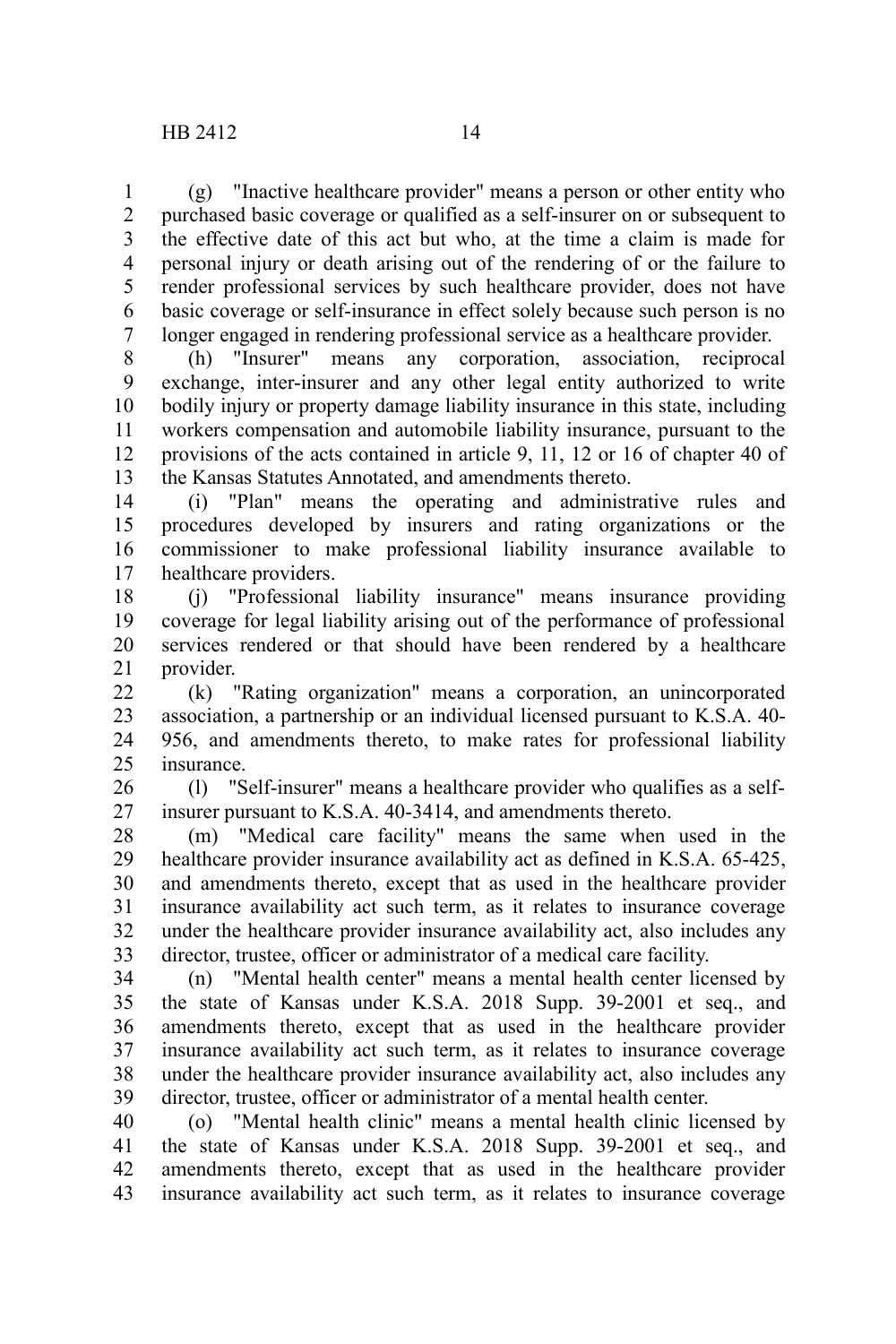under the healthcare provider insurance availability act, also includes any director, trustee, officer or administrator of a mental health clinic. 1 2

(p) "State institution for people with intellectual disability" means Winfield state hospital and training center, Parsons state hospital and training center and the Kansas neurological institute. 3 4 5

(q) "State psychiatric hospital" means Larned state hospital, Osawatomie state hospital and Rainbow mental health facility. 6 7

8

(r) "Person engaged in residency training" means:

(1) A person engaged in a postgraduate training program approved by the state board of healing arts who is employed by and is studying at the university of Kansas medical center only when such person is engaged in medical activities that do not include extracurricular, extra-institutional medical service for which such person receives extra compensation and that have not been approved by the dean of the school of medicine and the executive vice-chancellor of the university of Kansas medical center. Persons engaged in residency training shall be considered resident healthcare providers for purposes of K.S.A. 40-3401 et seq., and amendments thereto; and 9 10 11 12 13 14 15 16 17 18

(2) a person engaged in a postgraduate training program approved by the state board of healing arts who is employed by a nonprofit corporation organized to administer the graduate medical education programs of community hospitals or medical care facilities affiliated with the university of Kansas school of medicine or who is employed by an affiliate of the university of Kansas school of medicine as defined in K.S.A. 76-367, and amendments thereto, only when such person is engaged in medical activities that do not include extracurricular, extra-institutional medical service for which such person receives extra compensation and that have not been approved by the chief operating officer of the nonprofit corporation or the chief operating officer of the affiliate and the executive vice-chancellor of the university of Kansas medical center. 19 20 21 22 23 24 25 26 27 28 29 30

(s) "Full-time physician faculty employed by the university of Kansas medical center" means a person licensed to practice medicine and surgery who holds a full-time appointment at the university of Kansas medical center when such person is providing healthcare. A person licensed to practice medicine and surgery who holds a full-time appointment at the university of Kansas medical center may also be employed part-time by the United States department of veterans affairs if such employment is approved by the executive vice-chancellor of the university of Kansas medical center. 31 32 33 34 35 36 37 38 39

(t) "Sexual act" or "sexual activity" means that sexual conduct that constitutes a criminal or tortious act under the laws of the state of Kansas. 40 41

(u) "Board" means the board of governors created by K.S.A. 40-3403, and amendments thereto. 42 43